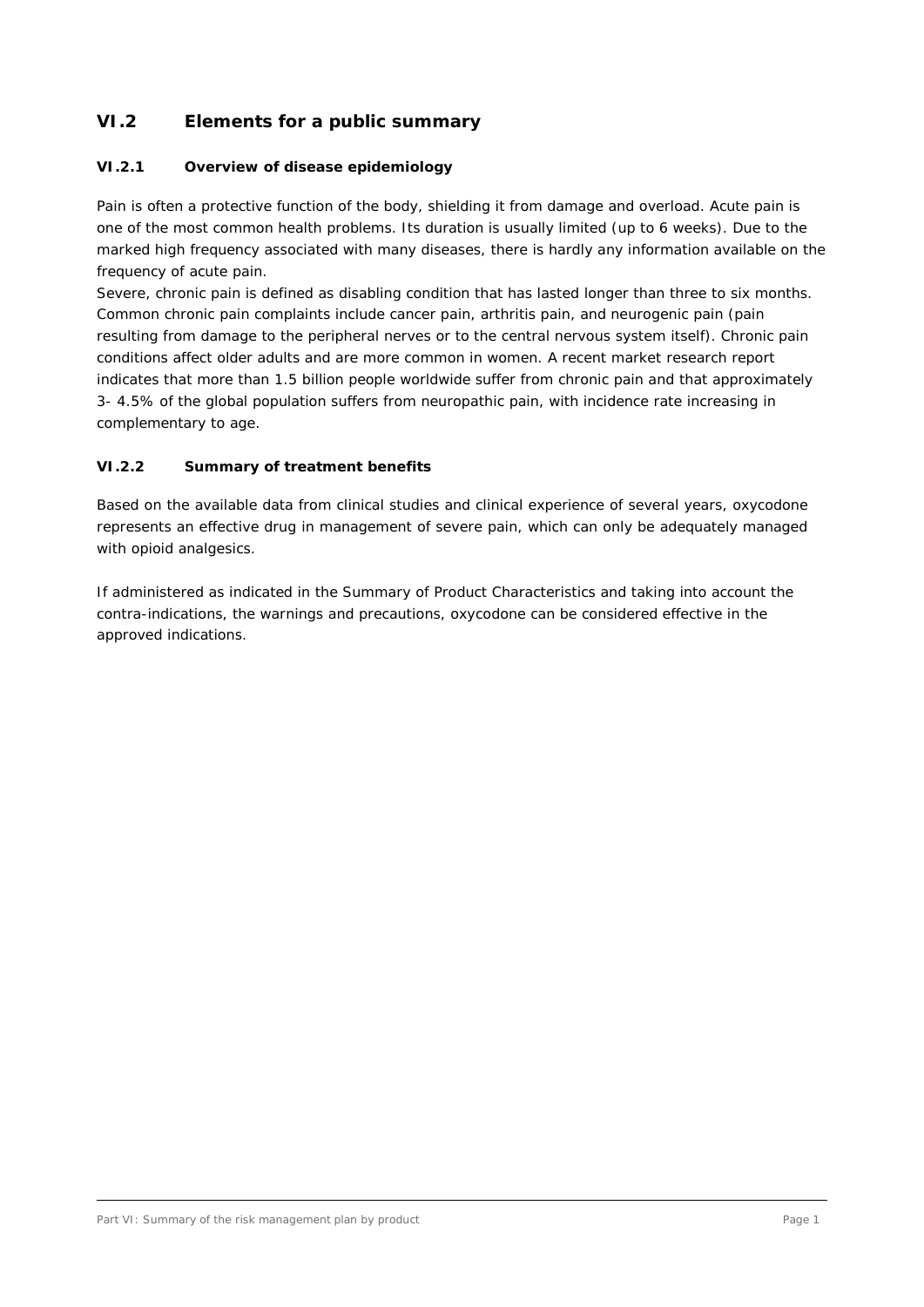### **VI.2.3 Unknowns relating to treatment benefits**

Not applicable.

## **VI.2.4 Summary of safety concerns**

# **Important identified risks**

| <b>Risk</b>                                                                  | What is known                                                                                                                                                                                                                                                                                                                                                                                                                                                             | Preventability                                                                                                                                                                                                                                                                                                                                                                                   |
|------------------------------------------------------------------------------|---------------------------------------------------------------------------------------------------------------------------------------------------------------------------------------------------------------------------------------------------------------------------------------------------------------------------------------------------------------------------------------------------------------------------------------------------------------------------|--------------------------------------------------------------------------------------------------------------------------------------------------------------------------------------------------------------------------------------------------------------------------------------------------------------------------------------------------------------------------------------------------|
| Severely depressed<br>breathing<br>(Respiratory<br>depression)               | Severely depressed breathing is the most<br>significant risk induced by group of drugs<br>called opioids and is most likely to occur<br>in elderly or weak patients.<br>Drinking alcohol whilst taking oxycodone<br>hydrochloride may increase the risk of<br>serious side effects such as shallow<br>breathing with a risk of stopping<br>breathing, and loss of consciousness.<br>Use of oxycodone during childbirth can<br>cause breathing problems in the<br>newborn. | Do not take oxycodone<br>hydrochloride if you suffer from<br>severely depressed breathing<br>(respiratory depression) with too<br>little oxygen in the blood<br>(hypoxia) and/or too much<br>carbon dioxide (hypercapnia) in<br>the blood.<br>Talk to your doctor or<br>pharmacist before taking<br>oxycodone hydrochloride if you<br>are older or debilitated.<br>It is recommended that you do |
|                                                                              |                                                                                                                                                                                                                                                                                                                                                                                                                                                                           | not drink alcohol while you are<br>taking oxycodone hydrochloride.                                                                                                                                                                                                                                                                                                                               |
| Tolerance,<br>dependence and<br>withdrawal<br>syndrome with<br>prolonged use | Oxycodone hydrochloride has a primary<br>dependence potential.<br>When used for a long time, tolerance to<br>the effects may develop and<br>progressively higher doses may be<br>required to maintain pain control.                                                                                                                                                                                                                                                       | When you no longer require<br>therapy with oxycodone<br>hydrochloride, it may be<br>advisable to reduce the dose<br>gradually to prevent symptoms<br>of withdrawal.<br>To avoid withdrawal symptoms                                                                                                                                                                                              |
|                                                                              | Chronic use of oxycodone hydrochloride<br>may lead to physical dependence and a<br>withdrawal syndrome may occur if you<br>suddenly stop taking this medicine.<br>Prolonged use of oxycodone during<br>pregnancy can cause withdrawal<br>symptoms in newborns.                                                                                                                                                                                                            | in the newborn, you should<br>avoid oxycodone hydrochloride<br>during pregnancy if possible.                                                                                                                                                                                                                                                                                                     |

# **Important potential risks**